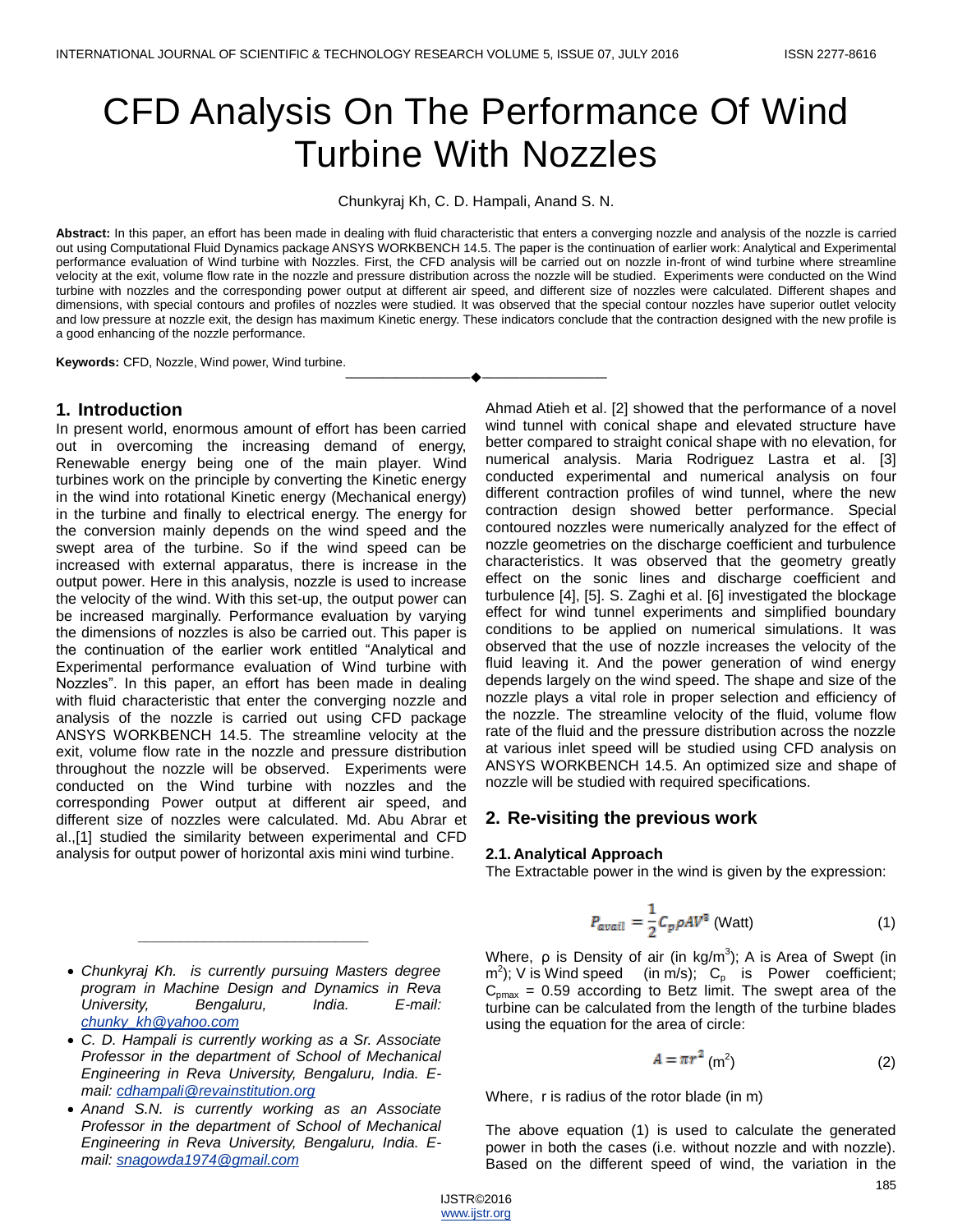Power is obtained and calculated. In power generation with nozzle, the wind velocity is increased due to nozzle before hitting the turbine blades. This increase in velocity increases the Power generation of the turbine.

**Nozzle:**



*Fig. 1. Schematic diagram of a Converging nozzle*

Assuming Steady flow and conservation of masses:

$$
A_1 V_1 = A_2 V_2 \tag{3}
$$

Where, A<sub>1</sub> & A<sub>2</sub> are Inlet and Outlet area of nozzle (in  $m^2$ )

 $V_1$  &  $V_2$  are Inlet and Outlet wind speed (m/s)

*Table 1 Nozzle dimensions*

| SI. No.     | Inlet<br>$diameter, d_1$<br>(m) | Outlet<br>diameter, $d_2$<br>(m' | Length of<br>Nozzle, I<br>(m) |
|-------------|---------------------------------|----------------------------------|-------------------------------|
| Nozzle no.1 | 0.33                            | N 22                             | 0.35                          |
| Nozzle no.2 | 44                              | ገ 22                             | 0.35                          |

## **2.2.Experimental Approach**

The experimental approach consists of a small rotor with blades, nozzles (two nos.), an external air blower, Anemometer, Ammeter, Voltmeter and Led bulbs. The Power generated by the rotor is compared with the power obtained from analytical approach. The schematic arrangement of the experimental Set-up is shown below.



*Fig. 2. Schematic diagram of the Experimental set-up*

The rotor with the blades mounted is fitted with a PCB on the back side where the generated Power can be calculated by using the measured Current and Voltage that develops in the circuit (across the led bulb). Initially the experiment is carried out without the nozzle. The wind speed is measured by an anemometer at a distance of 50cm from the rotor blades. The developed current and voltage across the led bulb is measured by two multi-meters (one acting as Ammeter and

another as Voltmeter).

Finally the Power is calculated based on the product of Current and voltage.

$$
P_E = V \times I \quad \text{(Watt)} \tag{4}
$$

Where, V is Voltage (in V), I is Current (in A)

The next arrangement is with the nozzle where the nozzle is mounted in-front of the rotor blade.





The experimental observation and Power variation curve with different wind speed is discussed below.

# **2.3.Results and Discussion:**



*Fig. 4. Analytical Power curve comparison*

## **Analytical Result:**

It was observed that the power generation increases with the increase in wind speed. And the Power curve follows a parabolic curve with the increase in wind speed. It was also observed that the use of nozzle increases the power generation for the same wind speed. With the increase in diameter ratio  $(d_1/d_2)$  of the Nozzle, the Power generation also increases.

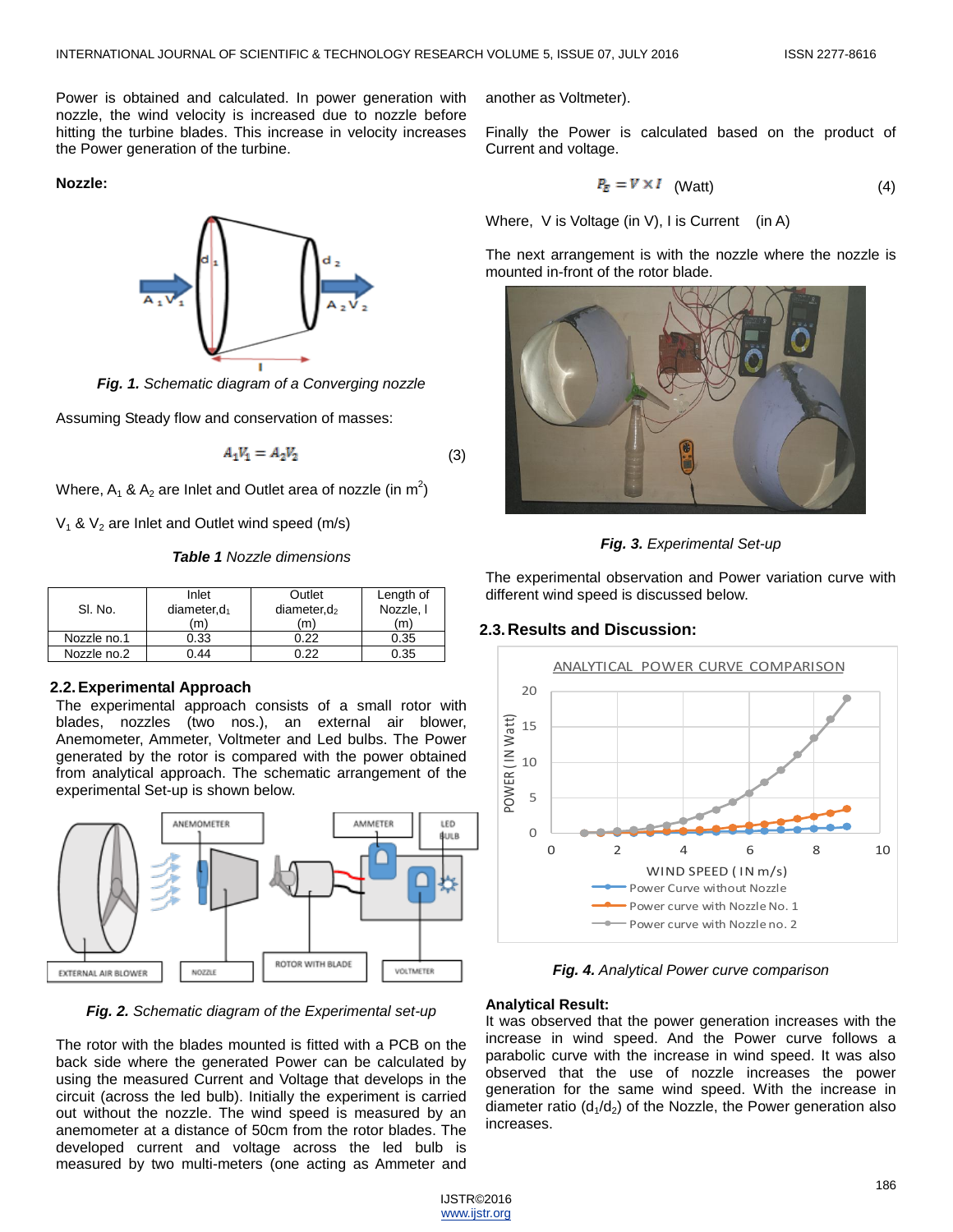

*Fig. 5. Experimental Power curve comparison*

## **Experimental Result:**

It was observed that the power generation increases with the increase in wind speed. It was also observed that the use of nozzle increases the power generated for the same wind speed. With the increase in diameter ratio  $(d_1/d_2)$  of the Nozzle, the Power generation also increases.

# **3. Current work & Methodology**

- To prepare the solid model of nozzles in ANSYS WORKBENCH 14.5.
- To obtain the Streamline velocity, volume flow rate and pressure distribution across the nozzle for different inlet speeds.
- To obtain the Streamline Velocity, Volume Flow rate and pressure distribution across the nozzle for:
	- Different inlet-to-outlet diameter ratio.
	- Different length of the nozzle.
- Results are tabulated for outlet velocity of Nozzle, Relative Pressure distribution at Nozzle exit.
- To study the pressure distribution across the nozzle at different inlet speeds.
- Find the optimum shape of the nozzle at various inlet speed.

## **Data considerations and assumptions:**

| MESH:        | <b>Physical Preference</b>                   | - CFD  |  |
|--------------|----------------------------------------------|--------|--|
|              | <b>Solver Preference</b>                     | $-CFX$ |  |
|              | Sizing & type- Hexagonal with fine mesh      |        |  |
| Set up:      | Fluid domain: Air at 25oC (Continuous Fluid) |        |  |
|              | Reference Pressure 1 atm.                    |        |  |
|              | Non Buoyant model and Stationary domain      |        |  |
| Fluid model: | Isothermal (25°C)                            |        |  |
|              | K-Epsilon turbulence model                   |        |  |
|              |                                              |        |  |

# **3.1. Models:**





*Fig.6 Shape of Normal shaped nozzles*

*Table 2: Dimensions of Normal shaped nozzles*

| SI. No.  | Inlet<br>diameter, $d_1$<br>(mm) | Outlet<br>diameter, $d_2$<br>(mm) | Length<br>οf<br>Nozzle,<br>$l$ (mm) | Thickness,<br>$k$ (mm) |
|----------|----------------------------------|-----------------------------------|-------------------------------------|------------------------|
| Nozzle 1 | 330                              | 220                               | 350                                 | າ                      |
| Nozzle 2 | 440                              | 220                               | 350                                 |                        |
| Nozzle 3 | 440                              | 220                               | 500                                 |                        |
| Nozzle 4 | 440                              | 220                               | 200                                 |                        |

By analyzing the results between Nozzle 1 and 2, we can conclude the effect of inlet-to-outlet diameter ratio on nozzle. Also by analyzing the results between Nozzle 2, 3 and 4, we can come to conclusion of the effect of length on nozzle.

## 4 Special shaped Nozzles:



*Fig.7 Shape of Special shaped nozzles*

| <b>Table 3.</b> Dimensions of Special shaped nozzles |                             |                                      |                                |                                     |                               |
|------------------------------------------------------|-----------------------------|--------------------------------------|--------------------------------|-------------------------------------|-------------------------------|
| SI. No.                                              | Inlet<br>$dia.,d_1$<br>(mm) | Outlet<br>dia.d <sub>2</sub><br>(mm) | Length of<br>Nozzle, I<br>(mm) | Radius of<br>curvature,<br>$r$ (mm) | Cylindrical<br>length<br>(mm) |
| Nozzle 5                                             | 330                         | 220                                  | 350                            | 400                                 |                               |
| Nozzle 6                                             | 440                         | 220                                  | 350                            | 600                                 |                               |
| Nozzle 7                                             | 440                         | 220                                  | 500                            | 600                                 | 100                           |
| Nozzle 8                                             | 440                         | 220                                  | 200                            | 600                                 | 200                           |

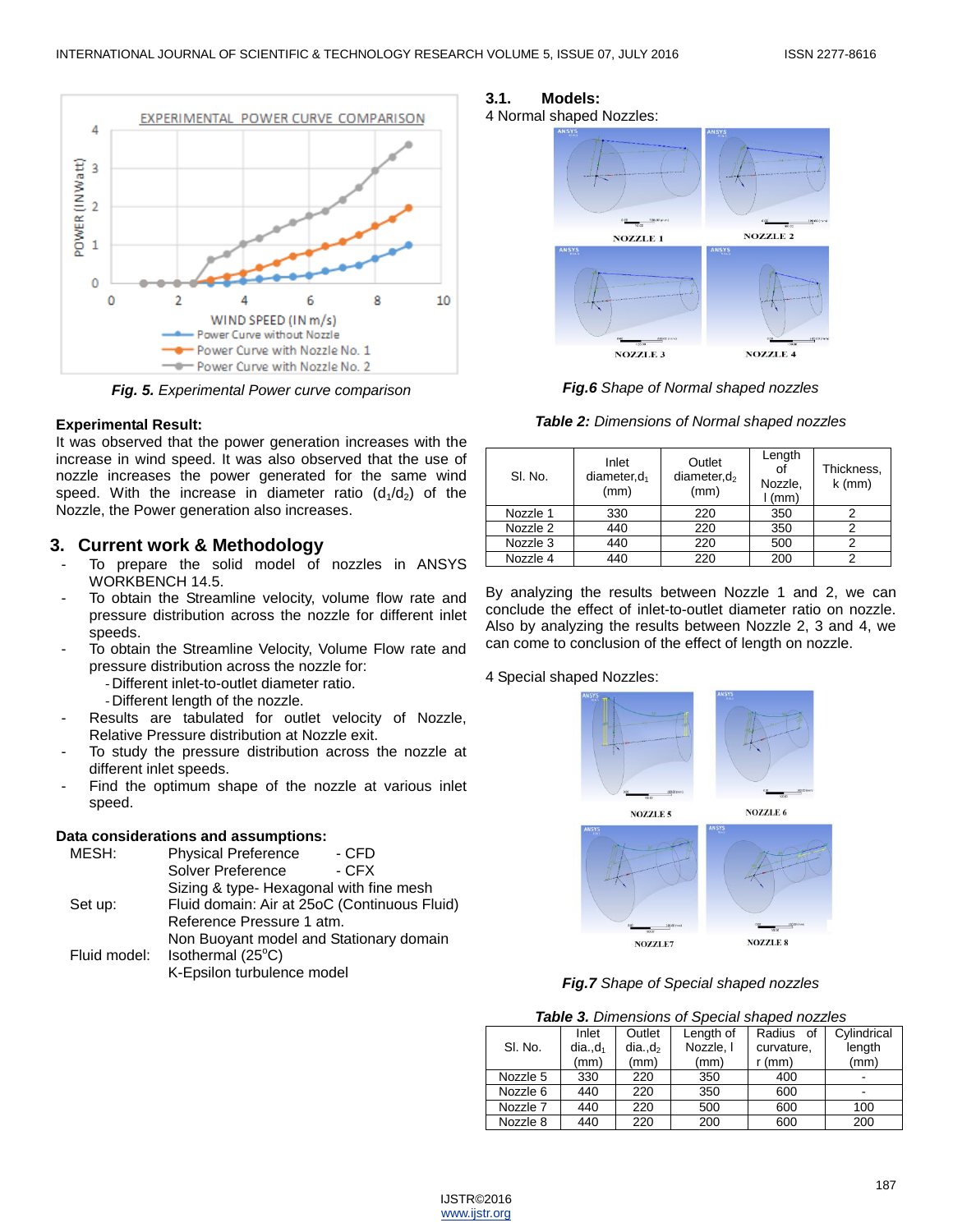By analyzing the results between Nozzles 5, 6, 7 and 8, we can come to conclusion of the best solution and optimized shape of the nozzle.

# **4. Observations**



*Fig.8 (a) Streamline velocity, (b) Pressure-volume flow across the nozzle, (c) Velocity-volume flow and (d) Relative pressure distribution at nozzle exit of Nozzle 2 at 3 m/s inlet speed.*

The above figures show the streamline velocity, Pressurevolume flow across the nozzle, Velocity-volume flow and relative pressure distribution at nozzle exit 0f Nozzle 2 at the inlet speed of 3 m/s. It was observed that similar trend were shown in the analysis of the normal shaped nozzles. The observations of normal shaped nozzles are illustrated below. In all the four cases (viz. Nozzle 1, 2, 3 and 4), it is observed that the velocity at the nozzle exit is always higher than that of the inlet .As the inlet velocity of wind increases, the outlet velocity is also increased proportionately. It is also observed that the Pressure at the inlet is higher, and it gradually decrease at the exit. By the conservation of Energy, this loss in Pressure is converted into Kinetic Energy, where the speed of the fluid is increased at the exit. In the above four cases, the Kinetic Energy developed by Nozzle 4 (shortest length) is highest and in very short period, which leads to too much turbulence at the exit. But as length increases, the turbulence nature of the fluid flow can be checked, as well there is increase in frictional loss (or eddy loss). So it is important to design the nozzle with maximum Kinetic Energy at the exit, with minimal losses. For the analysis, the specifications of Nozzle 2 is selected for Maximum Kinetic Energy where the turbulence and losses characteristics will be discussed in the next four cases (viz. Nozzle 5, 6, 7 and 8). The design of special shaped nozzles (viz. Nozzle 5, 6, 7 and 8) is based on Nozzle 2, where maximum Kinetic Energy was considered for this nozzle. With the special profile, it is observed that the Kinetic Energy is further increased. . It is observed that the high velocity region extends to almost half the length of nozzle, without compromising the Kinetic Energy. The pressure distribution across the nozzle near the exit is almost uniform. This shows that the turbulence nature near the exit is checked and controlled. Cylindrical exit in Nozzles 7 and 8 is provided to suppress the turbulent nature of the fluid.



*Fig.9 (a) Streamline velocity, (b) Pressure-volume flow across the nozzle, (c) Velocity-volume flow and (d) Relative pressure distribution at nozzle exit of Nozzle 7 at 3 m/s inlet speed.*

The above figures show the streamline velocity, Pressurevolume flow across the nozzle, Velocity-volume flow and relative pressure distribution at nozzle exit 0f Nozzle 7 at the inlet speed of 3 m/s

# **5. Results and Discussion**

## **5.1 Outlet Speed and Discussion:**



*Fig.10 Outlet Speed variation for different nozzles at different inlet speed.*